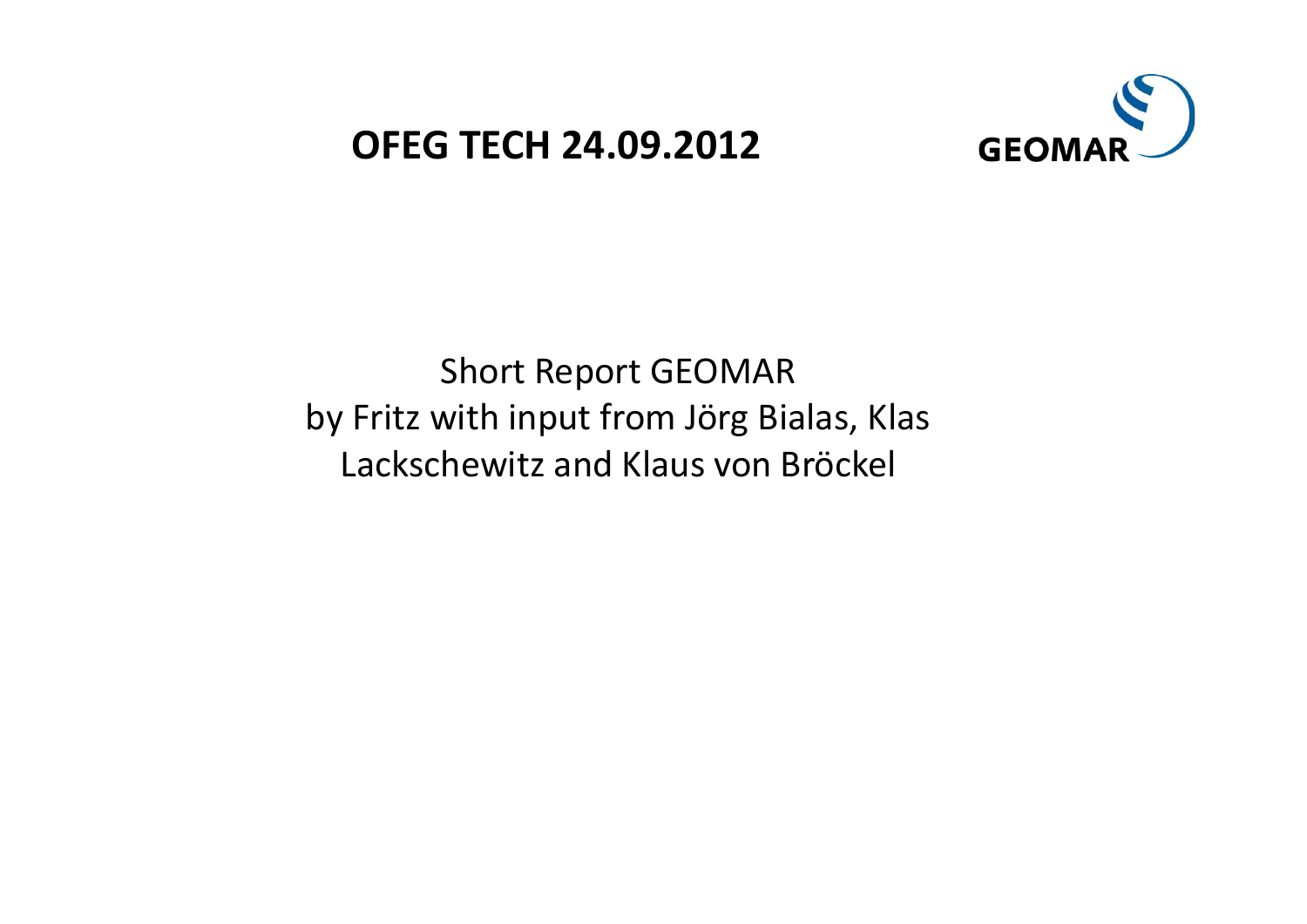Dynamics of the Ocean Floor

#### Seafloor Geodesy: Crustal deformation monitoring

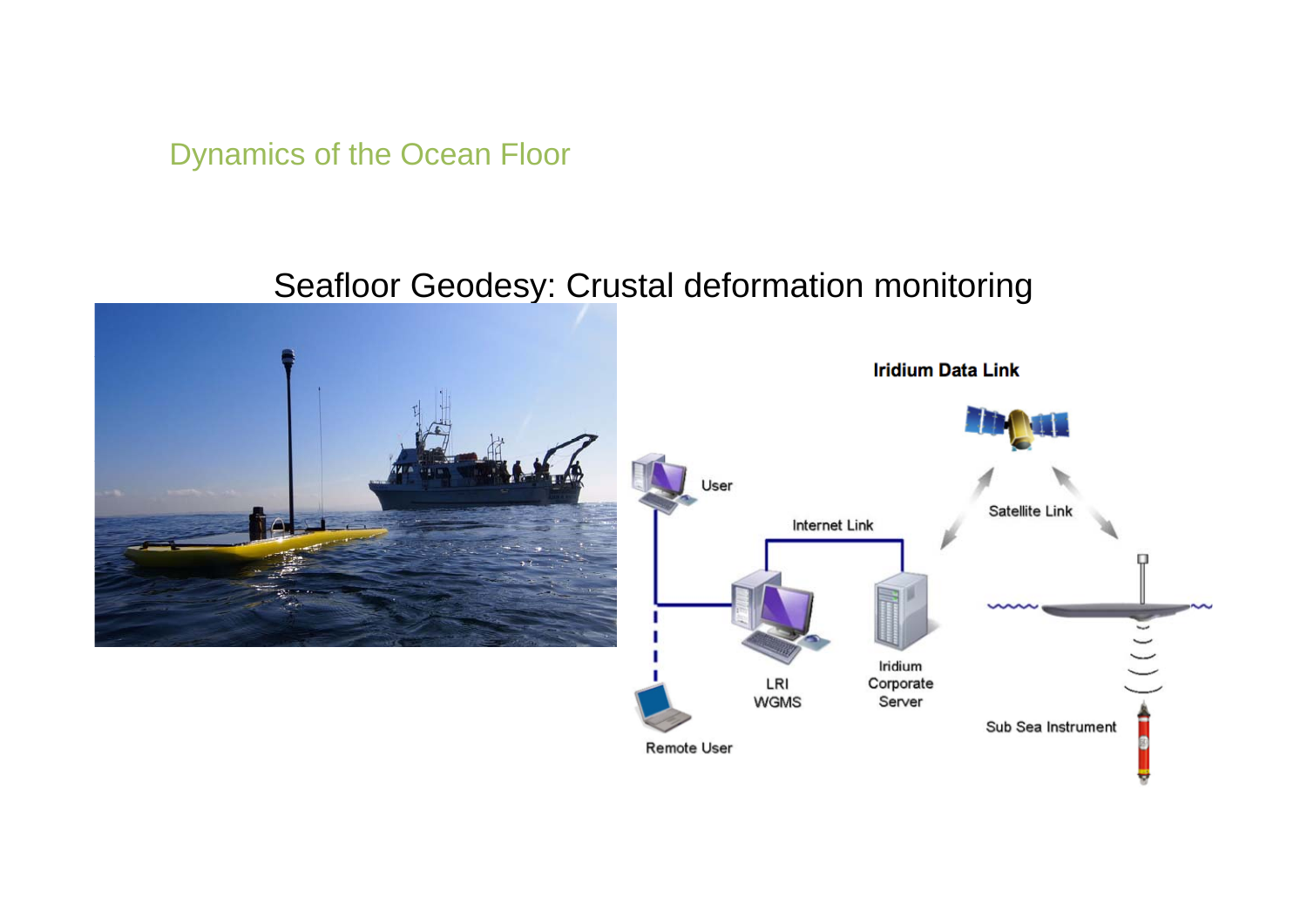Dynamics of the Ocean Floor

# • Seafloor Geodetic Array



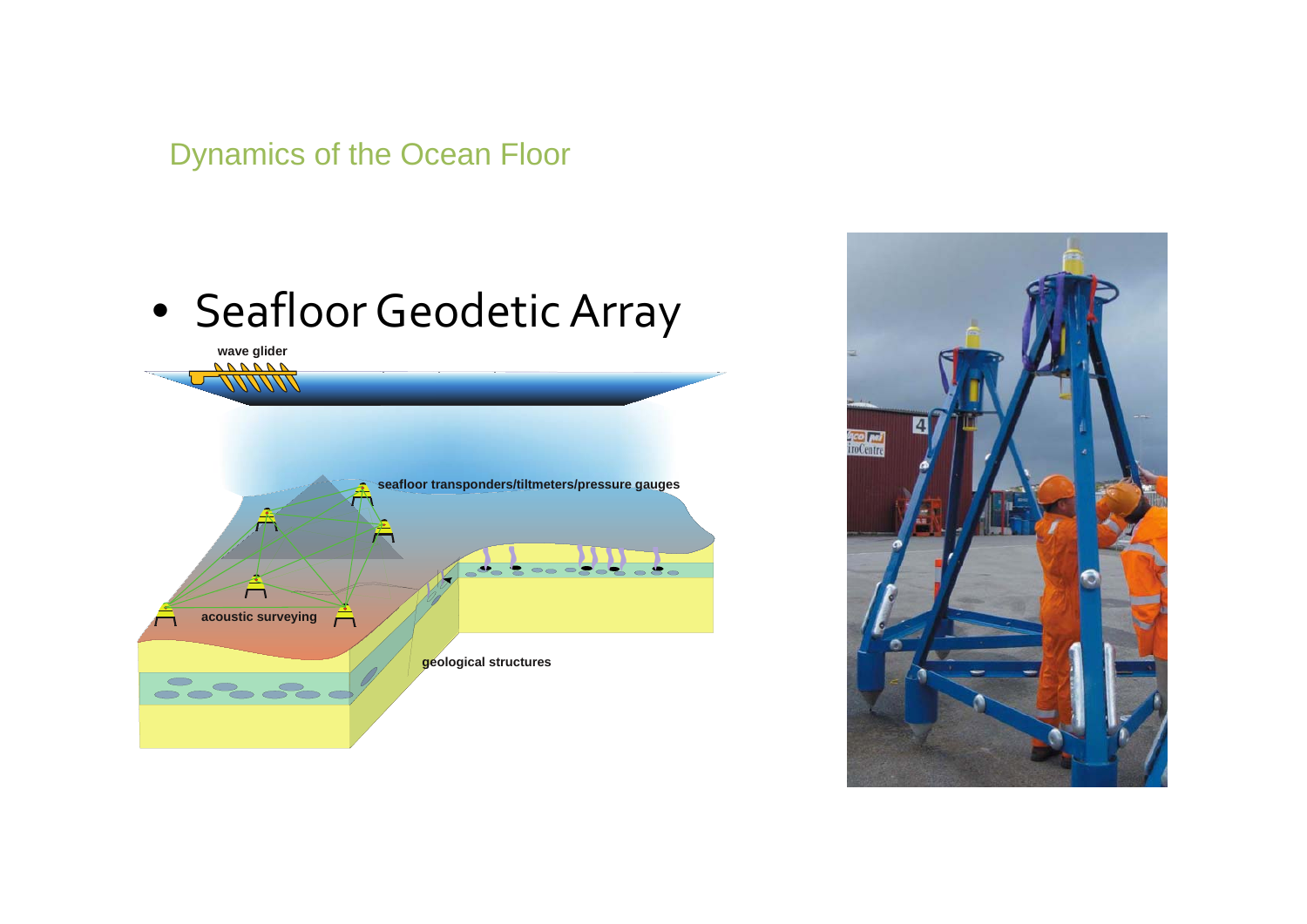**More seismics**… not GEOMAR!



Large scale 3D‐system with 2x1km streamer purchased/operated by Federal German Institute for Geosciences and natural resources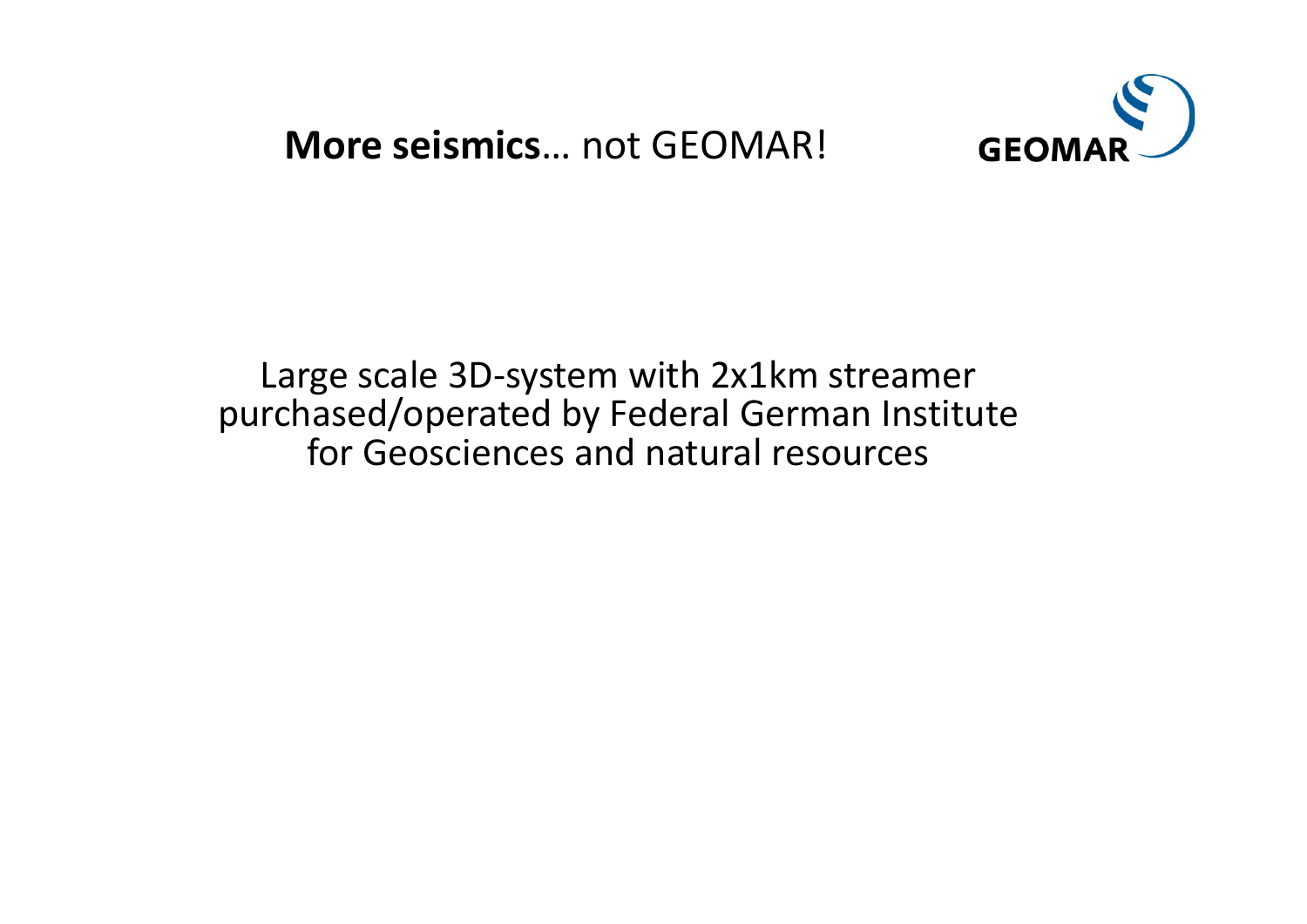# **AUV ABYSS**



Up to now three cruises in 2012: Gulf of Cadiz, 8 dives with SSS and Stills Cam Denmark Strait, 9 dives with SSS and microstructure probe Northern Kolbeinsey Ridge: 9 dives with SSS and multibeam

Longest dive 130km/23hours

Next op: November 2012 Tyrhenian Sea

More details in the talk tomorrow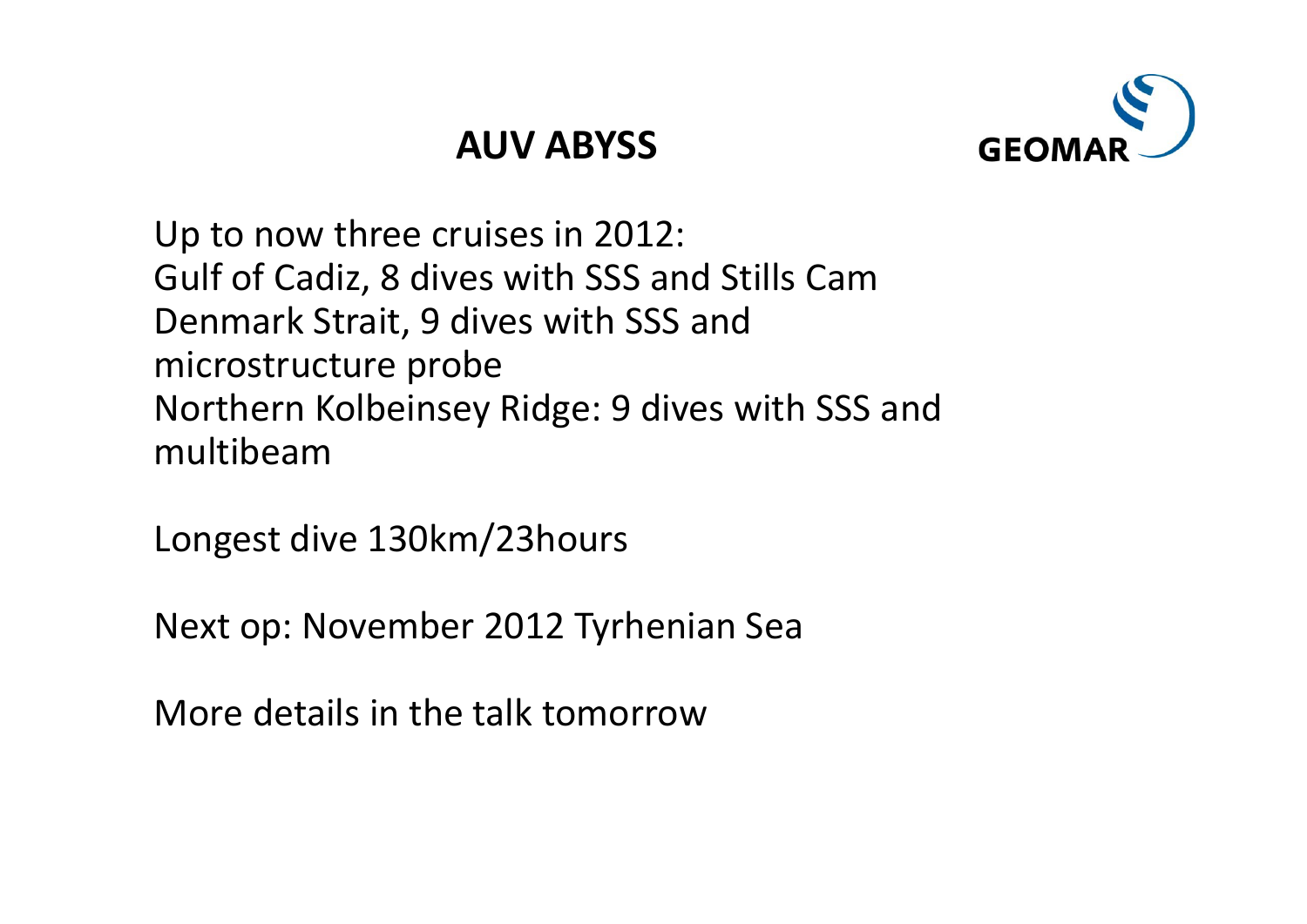

KIEL 6000: 13 dives in the North Sea, RV Celtic Explorer ROV PHOCA: maiden voyage in Northern Norway and recently recovery in the same area, RV POSEIDON More details in the talk tomorrow

ROV KIEL 6000 on ist way to Fidji for cruise onboard RV SONNE Nov. 2012‐January 2013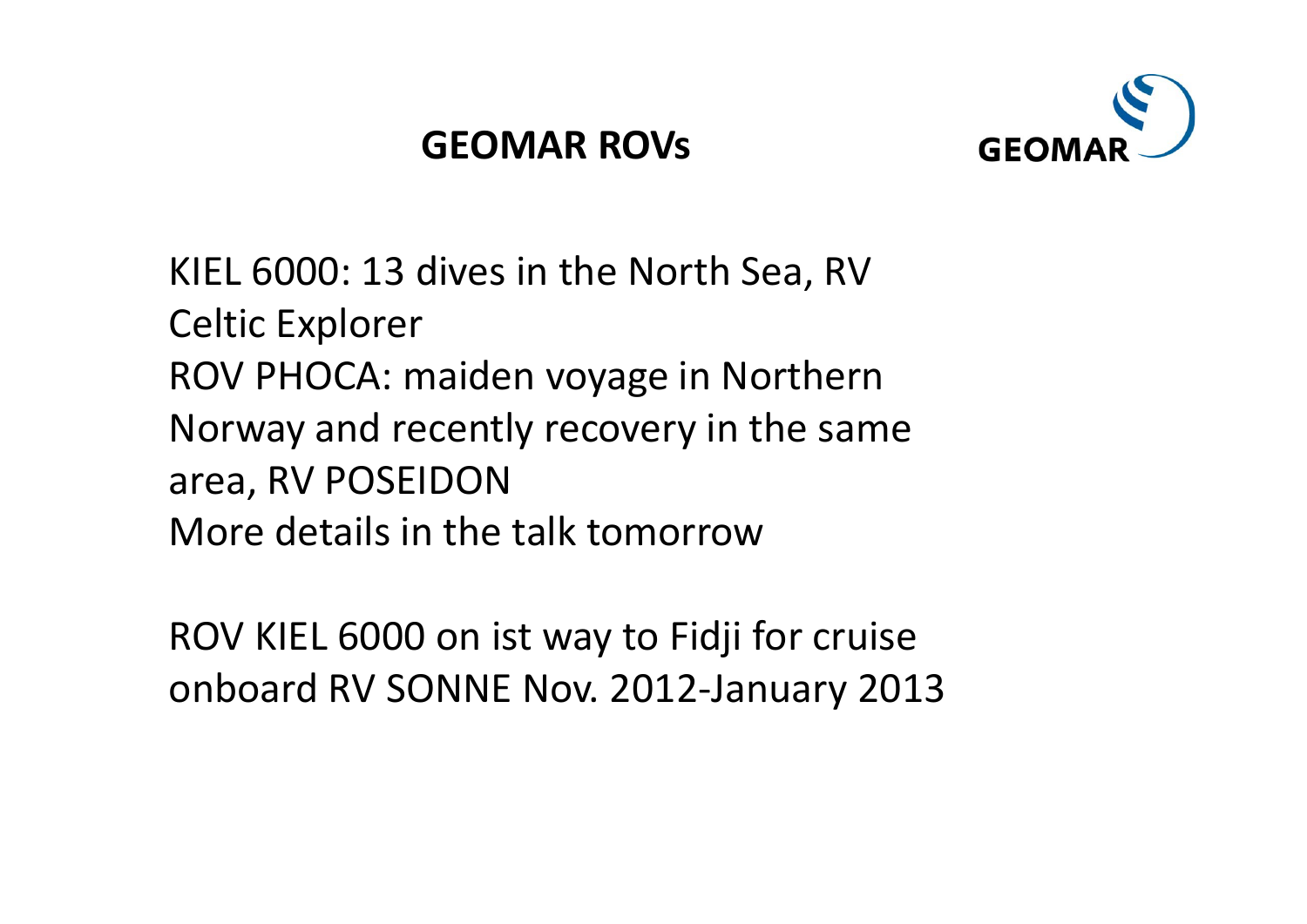# **New RV SONNE II**



Still in planning phase not layed on keel jet More details on Friday session of INMARTECH